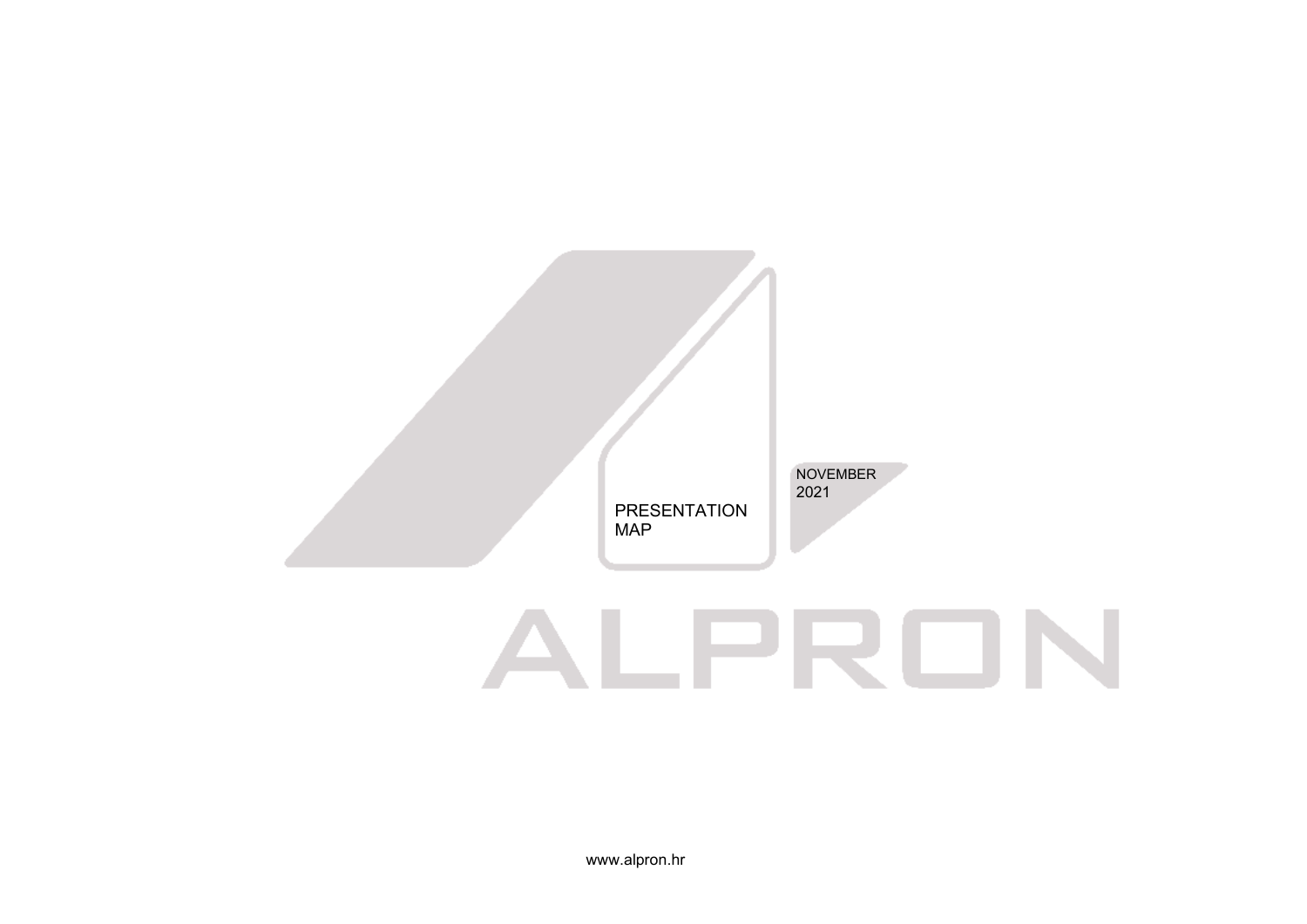- ♦ ABOUT US / HISTORY / OUR PEOPLE
	- ♦ BUSINESS ORGANIZATION / STRUCTURE
		- ♦ PROJECT PLANNING AND DEVELOPMENT
			- ♦ ISO 9001 / ISO TS 16949 QUALITY SYSTEM
				- ♦ PRODUCTION POSSIBILITIES
			- ♦ PRODUCTION PROGRAM
		- ♦ LOCATION / CONTACT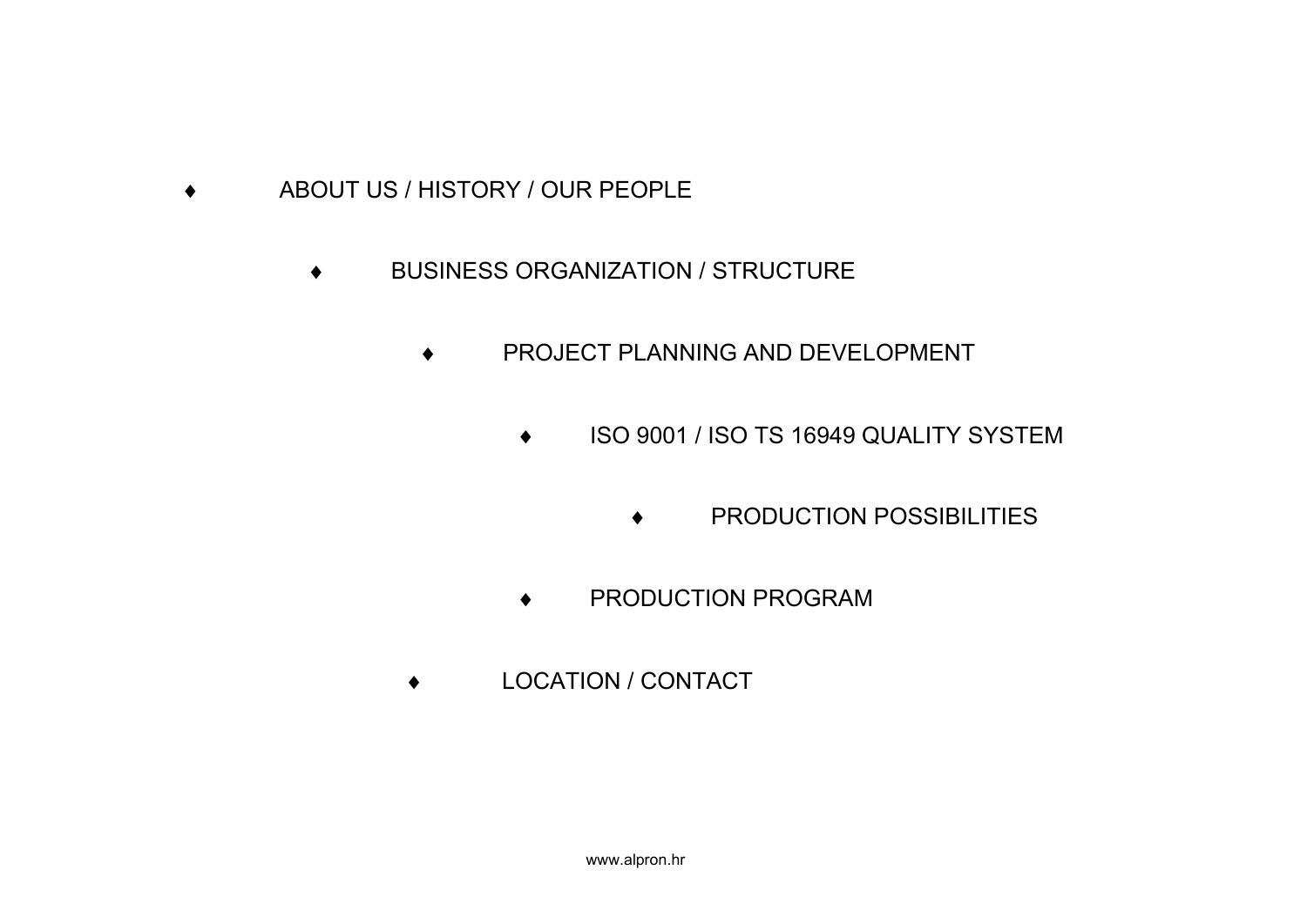| <b>COMPANY ORGANIZATION</b> | Limited Liability Company (Ltd)                         |
|-----------------------------|---------------------------------------------------------|
| YEAR OF FOUNDATION          | 1978.                                                   |
| MANAGEMENT / CO-OWNER'S     | KREŠO ŠTEFANČIĆ, Eng. MSc and MAURO ŠTEFANČIĆ, Eng. MSc |

ALPRON has been established close to 40 years ago, by Mr. Nikola Štefančić, and has been dealing successfully as manufacturer in metal industry. For a long term of years, Alpron has been mostly oriented towards manufacturing for the domestic shipbuilding industry (metal furniture). During the last 15 years, as the highly educated management (with engineering background) has been introduced, it has changed its business strategy significantly turning from unstable local market towards more demanding export markets in the EU. During the same period, the number of employees has raised significantly, and the company employs close to 50 employees today.

Today, Alpron is modern and flexible mechanical engineering and export-oriented company, with 90% of turnover on EU market. Most of the exports is realized in France, Austria, Italy and Germany.

Alpron shows the continuity of investment in the fixed assets, in the period from 2001 – 2020, which insures a wide range of new business possibilities and growth potential:

- up to 2007 was purchased machines and other equipment in the approximately value of 0,5 mil. €.
- from 2007 2011 Alpron invested in a land and building of a new production facility, as much as through introducing a new ESP electrostatic powder system plant, in the approximately value of 2,0 mil. €.

On a 10.000 m2 of land (in the industrial zone RZ6, with all necessary permits), is finished the Phase 1 with built production facility of 2.000  $\mathsf{m}^2$ . By the increasing business demands, is possible to fast extend the Phase 2 (production / assembly facility of 2.500 m $^2$ ) and Phase 3 (storage / logistic facility of 3.500  $m^2$ ).

• from 2013 – 2020 was purchased new technologically advanced CNC bending machines AMADA and laser punching machines TRUMPF, in the approximately value of 0.5 mil.  $\epsilon$ .

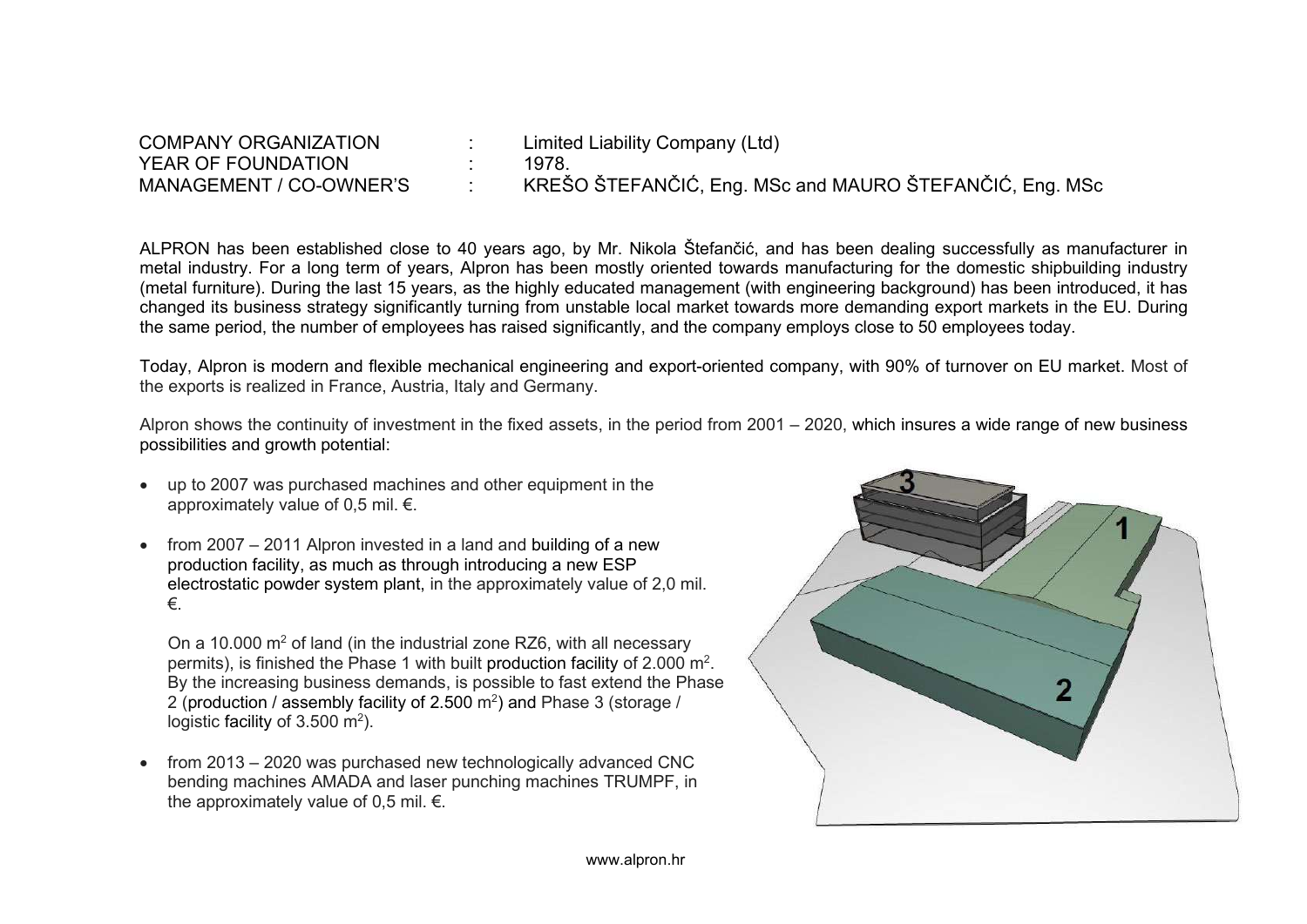Through continuous investment in manufacturing facility by purchasing modern and technologically advanced machines and software solutions, Alpron move the boundaries from the competition by quality and market demands.

Due to respectable, modern machinery park supported by the CAD/CAM technology, a great flexibility in 'on-demand' manufacturing is possible (projecting and manufacturing according to complex demands of the consumers in small and medium serials with short delivery deadlines).

Furthermore, respectable capacity and reliability of the crucial CNC sheet metal machinery (TRUMPF and AMADA), allows big volume manufacturing, in the three shifts (currently up to 50 tons per week). ESP electrostatic powder system plant is capable to process up to 150.000  $m<sup>2</sup>$  of painted products per year.

That is why Alpron successfully manages to produce for consignees from technologically highly developed industries (for example: automotive industry, medical industry, food & beverage industry, telecommunications, etc), and has placed itself as a confident partner in the 'sheet metal' industry.

Our strength and quality lie in our young and perspective R&D team, long experience, along with the qualifications and creativity of our employees.

Alpron engineers are CSWP certificated for 3D CAD system for construction and design SOLIDWORKS.

Alpron is certified in accordance with ISO 9001:2015, certified by SGS certificate no. HR12 / 0805, since 2009, and IATF 16949:2016, certified by SGS certificate no. HU14 / 7188 since 2013.

Our main scope:

- Product design and engineering
- Flexible sheet metal processing, production of metal parts, enclosures and structures
- Electrostatic powder coating
- Logistic capabilities with **just in time** and **Kanban** deliveries





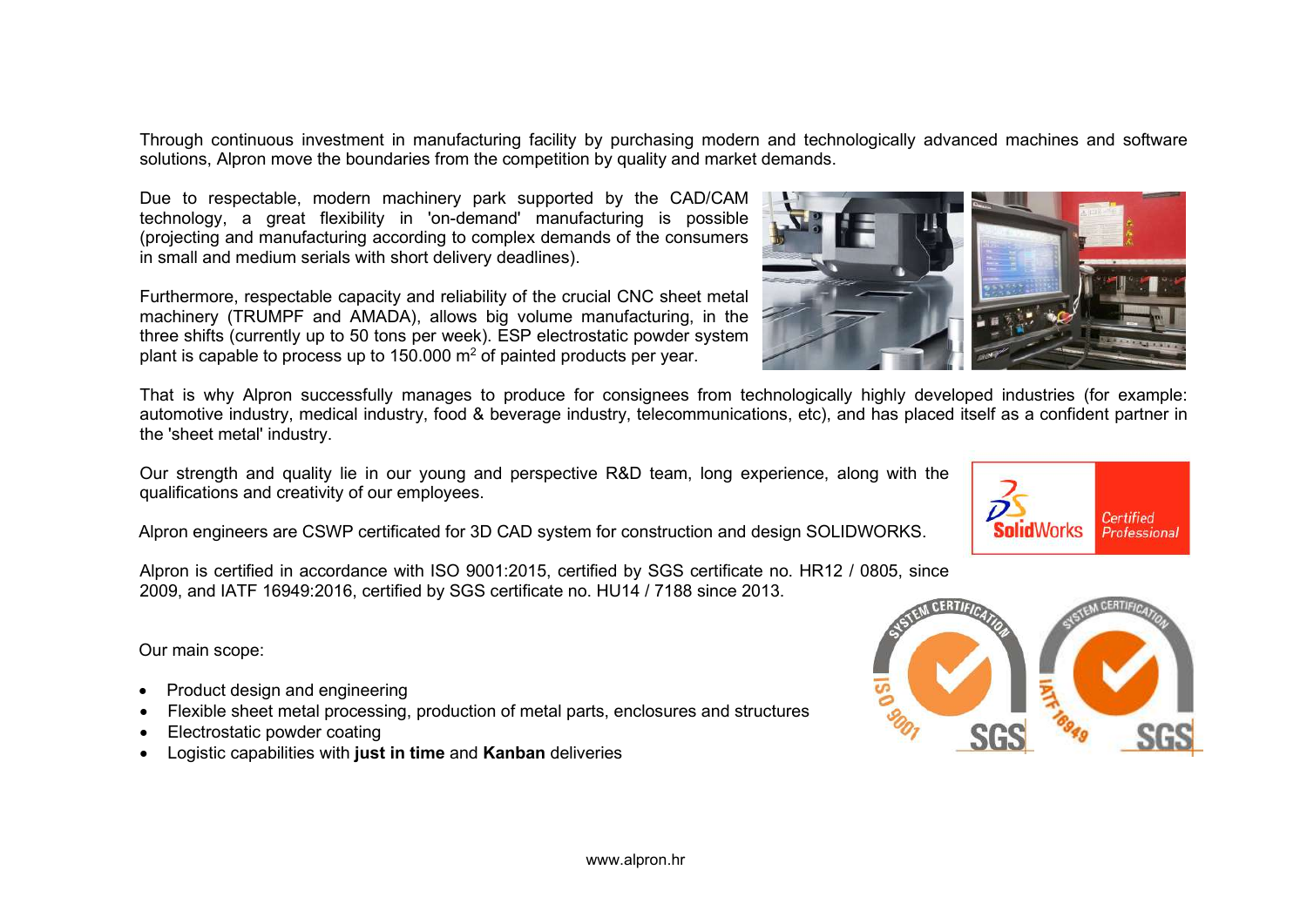#### PRODUCTION POSSIBILITIES

The core of the production facility are TRUMPF CNC machines for punching, nibbling and forming of sheet metal and the AMADA CNC press brakes with 8 axis. All machines are connected with a DNC link to the CAD/CAM system for programming and simulation (automatic tool recognition, auto unfolding, and true nesting). Graphic output, 3D working environment in today's high-end software applications ensures us that a job is done perfectly.



#### **OPERATIONS**

| <b>CNC CUTTING</b>  | max. thickness 8 mm<br>$L = 3000$ mm              |
|---------------------|---------------------------------------------------|
| <b>CNC PUNCHING</b> | max, thickness 8 mm<br>max. working range 3×1,5 m |
| <b>CNC BENDING</b>  | max. tonnage 100 kN<br>$L = 3000$ mm              |

| <b>WELDING</b>        |                   |
|-----------------------|-------------------|
| <b>SPOT WELDING</b>   | 3 working places  |
| WIG, MIG, MAG WELDING | 10 working places |
| <b>STUD WELDING</b>   | 2 working place   |

| HAND WORKS               |                   |
|--------------------------|-------------------|
| Grinding, Deburring,     | 10 working places |
| Thread cutting, Drilling |                   |

| I ASSFMBI Y         |                  |
|---------------------|------------------|
| Mechanical assembly | 6 working places |

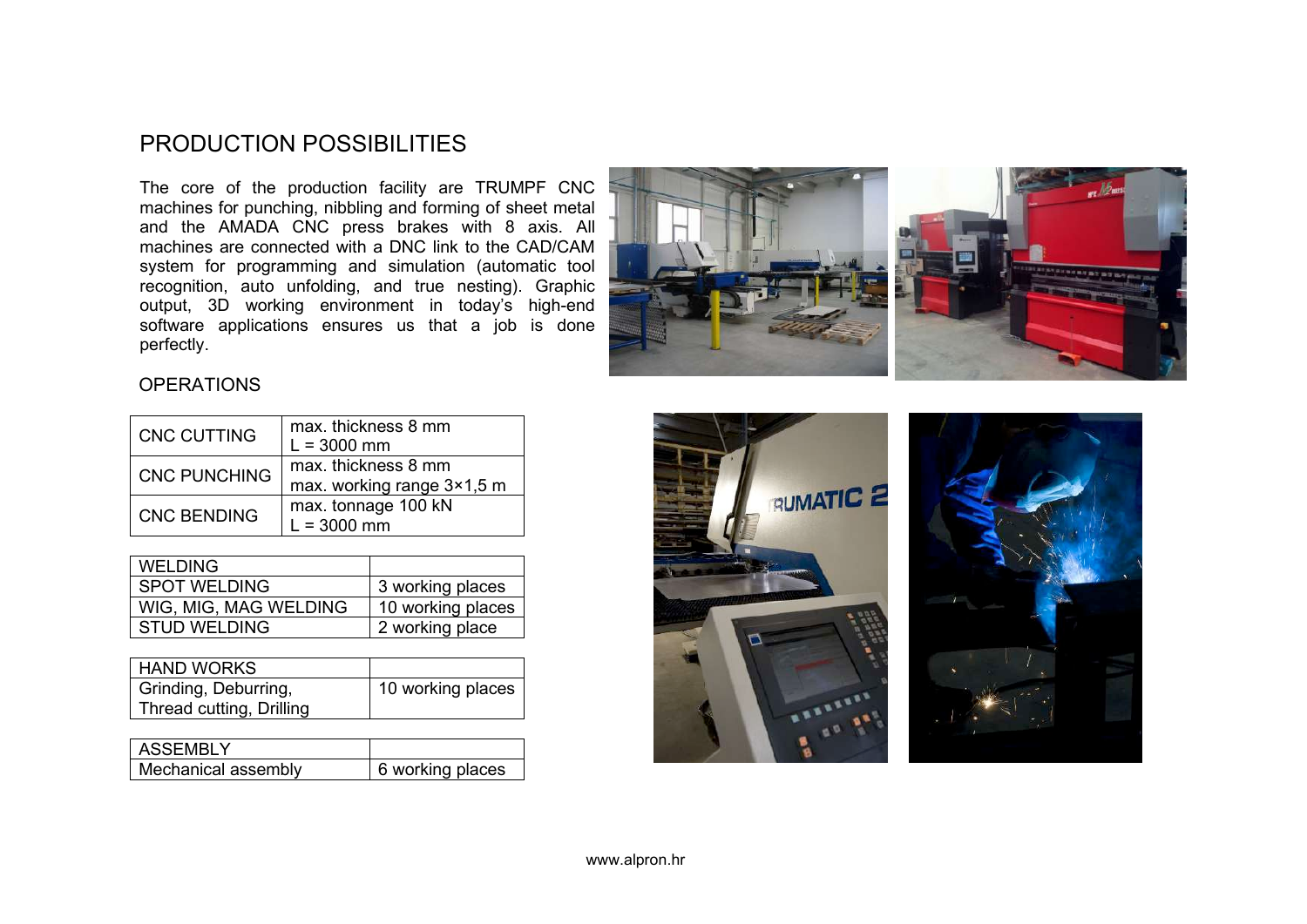#### MACHINE LIST

|                       |                | <b>THICKNESS</b>                  |                        |
|-----------------------|----------------|-----------------------------------|------------------------|
| <b>CNC CUTTING</b>    | <b>LENGTH</b>  | `Al<br>St /                       | <b>STAINLESS STEEL</b> |
| AMADA PROMECAM GS 630 | 3 <sub>m</sub> | 601<br>$^{\circ}$ 8.0 mm<br>v.v / | .0 mm                  |

|                             |                              | <b>THICKNESS</b>   |                        |
|-----------------------------|------------------------------|--------------------|------------------------|
| <b>CNC PUNCHING / LASER</b> | <b>WORKING RANGE</b>         | St / Al            | <b>STAINLESS STEEL</b> |
| <b>TRUMPF TC6000L</b>       | 240 kN; $2.5 \times 1.25$ m  | $8,0$ mm           | $4,0$ mm               |
| TRUMPF TC2020R              | 180 kN; $2.5 \times 1.25$ m  | $6,2 \, \text{mm}$ | $4,0$ mm               |
| <b>TRUMPF TC2000R</b>       | 180 kN; $2.5 \times 1.25$ m  | $6,2 \, \text{mm}$ | $4,0$ mm               |
| <b>TRUMPF TC500R</b>        | 240 kN; $3.0 \times 1.5$ m   | $8.0 \text{ mm}$   | $4,0$ mm               |
| <b>TRUMPF TC260R</b>        | 240 kN; $2,5 \times 1,25$ m  | $8,0$ mm           | $4,0$ mm               |
| TRUMPF TC100                | 150 kN; $0.75 \times 0.75$ m | $4.0 \text{ mm}$   | $2,0$ mm               |

| <b>CNC BENDING</b>          | LENGTH           | <b>TONNAGE</b> |
|-----------------------------|------------------|----------------|
| AMADA HD 1003               | 3.0 <sub>m</sub> | 1000 kN        |
| AMADA HFE M2 80-25 S        | 2.5 m            | 800 kN         |
| <b>AMADA HFE M2 50-20 S</b> | 2.0 m            | 500 kN         |

| <b>ROUNDING</b>       | LENGTH | <b>ROLL DIAMETER</b> |
|-----------------------|--------|----------------------|
| <b>IMCAR TSIH 3/1</b> | m      | 135 mm               |
| RAS 40.10             | m      | 56 mm                |

| <b>HARDWARE INSERTION</b> | TONNAGE |
|---------------------------|---------|
| HAEGER 618 Plus           | 72 kN   |

| <b>CNC SWAGING</b> |  |
|--------------------|--|
| <b>RAS 12.35</b>   |  |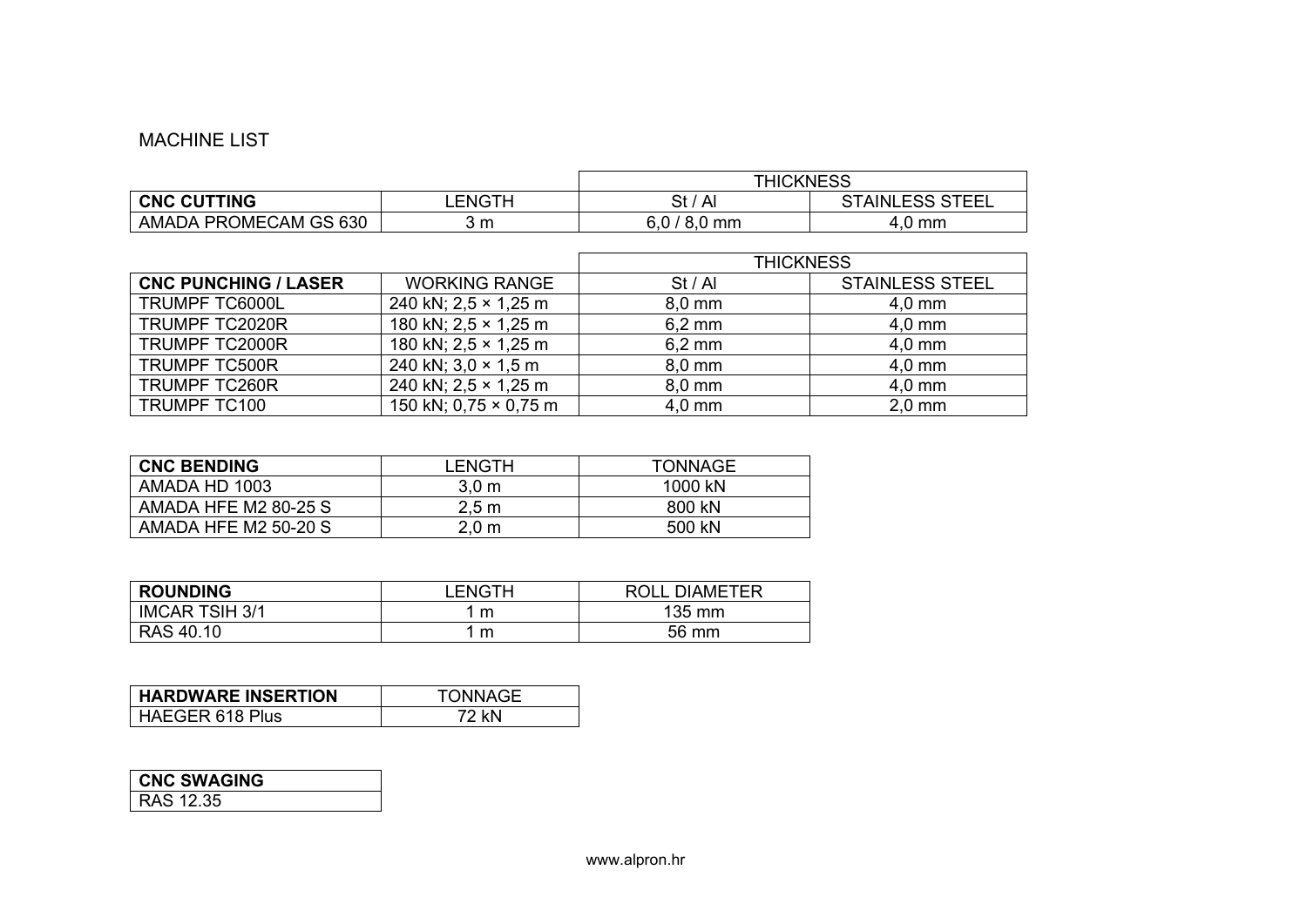#### POWDER COATING SYSTEM - EUROIMPIANTI / MS Oberflächentechnik / GEMA

|                                     | <b>MAX. PASS THROUGH</b>               |
|-------------------------------------|----------------------------------------|
| Various RAL color shades / Textures | 1000 (width)×1700 (high)×3500 (length) |



Powder coating system can carry out production with conveyor speed of 1-3 m/min, up to 150.000 m2 per year.

Pretreatment phase consists of phospho-degreasing, washing and rinsing. It's provided by waterfall counter-flow system for a perfect surface quality.

The powder in required RAL is applied in the MS quick color changeover powder coating spray booth.



The bell oven with **U** route adopts the heating system with indirect air exchange. The

recirculation ventilation system distributed along the whole oven length assures a perfect distribution of polymerization temperatures along the whole route

This way, the product is in compliance with the standards in force at present:

- Mechanical resistance according to the standards DIN 53151, DIN 53153, DIN 53156.
- Corrosion tests according to the standards ASTM B117 61, DIN 50017, DIN 50018.







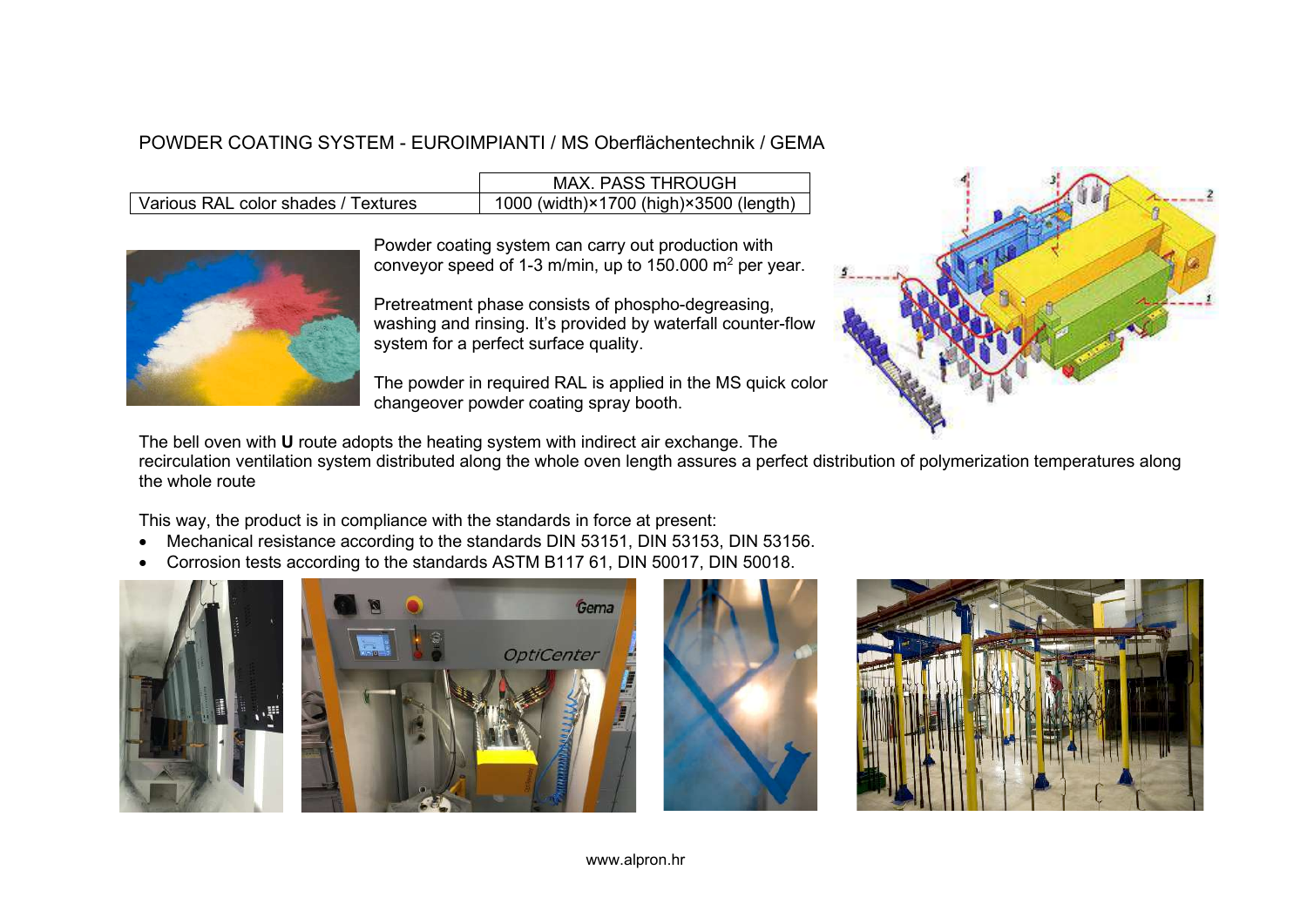### PRODUCTION PROGRAM / own products



Production of sheet metal products and complexes for industrial electronics





Production of metal furniture and equipment

The extended gamma of silenced enclosures for various diesel gensets makes this product one of our standard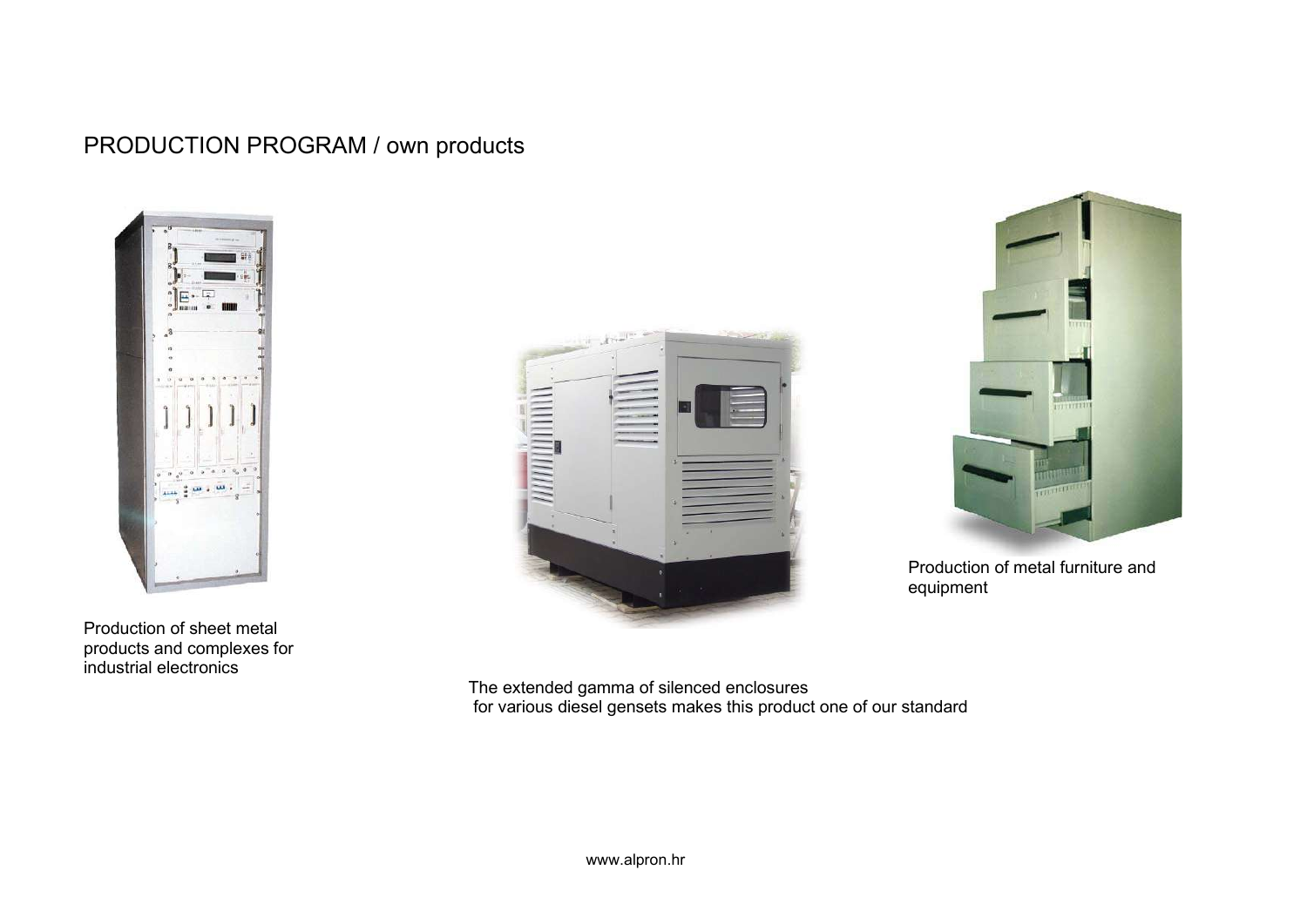# PRODUCTION PROGRAM / product design & manufacturing











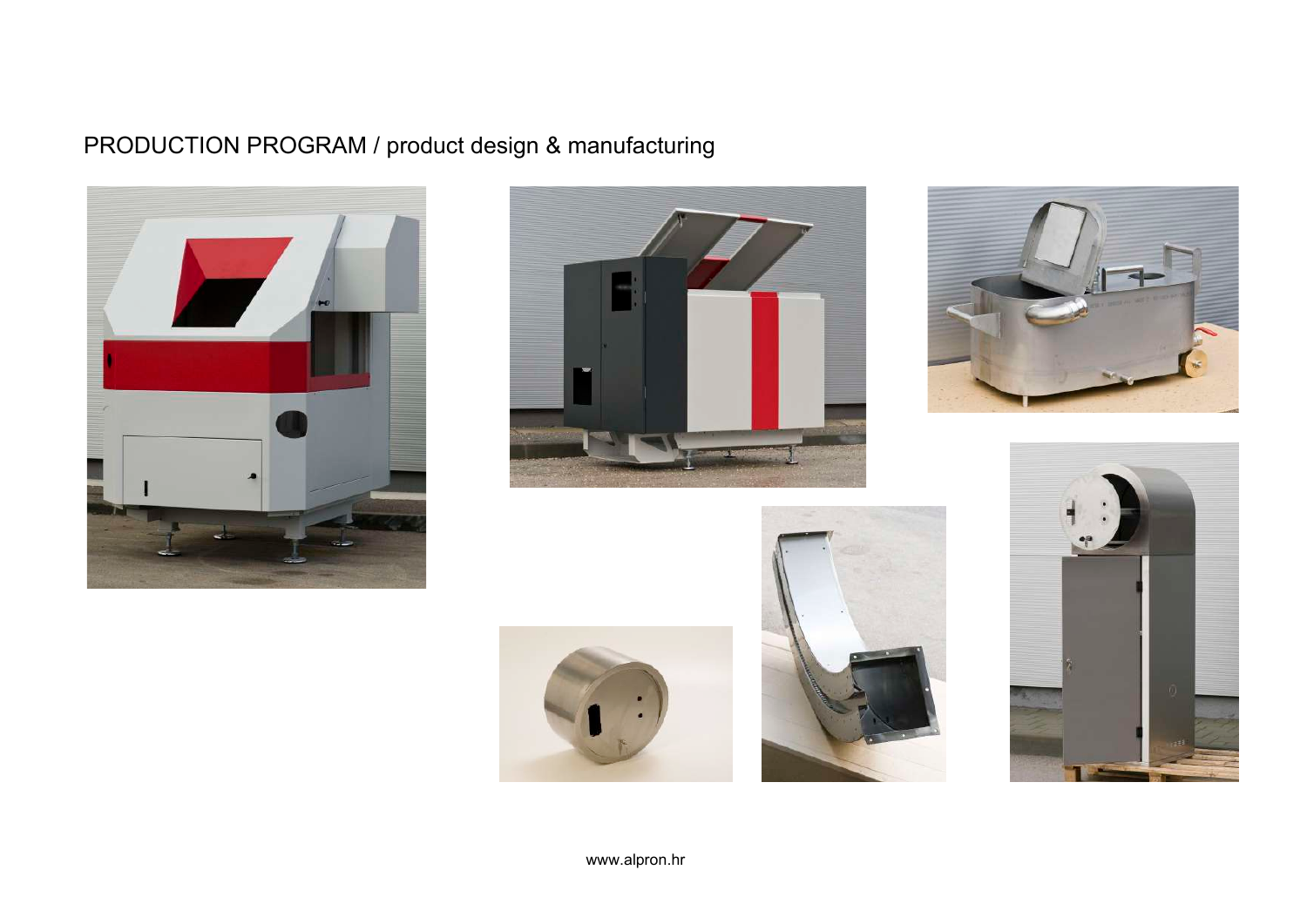## PRODUCTION PROGRAM / product engineering & manufacturing



The extended gamma of automatic box tippers



The extended gamma of lifting tables for printing industry